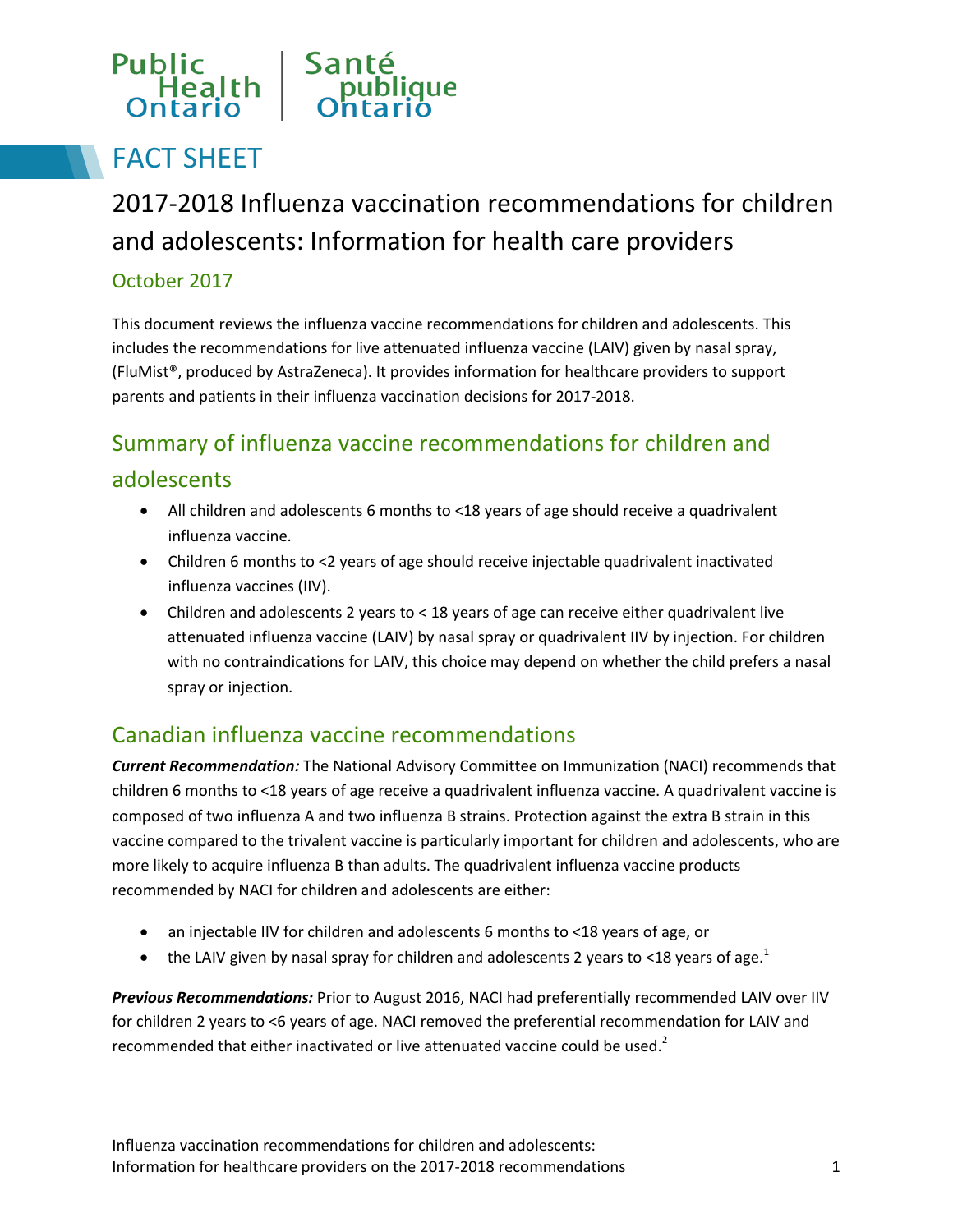#### U.S. recommendations

*Current Recommendations:* In June 2016, the Advisory Committee on Immunization Practices (ACIP) in the United States made an interim recommendation that the LAIV not be used for the 2016-2017 influenza season.<sup>3</sup> For the 2017-2018 season, ACIP also recommended against the use of LAIV.<sup>4</sup>

*Previous Recommendations:* For the 2014-2015 influenza season, ACIP had made a preferential recommendation for LAIV over the IIV for children 2 to 8 years of age. For the 2015-2016 influenza season, ACIP removed this preferential recommendation, stating that either LAIV or IIV could be used.

### Why have recommendations changed for the live attenuated influenza vaccine (LAIV)?

The concerns about the LAIV were first raised based on data from the 2013-2014 influenza season in the United States (U.S.). In that season, information from three U.S. vaccine effectiveness sentinel surveillance networks/studies found poor quadrivalent LAIV effectiveness against the circulating influenza A(H1N1)pdm09 strain. However, three Canadian studies from that predominantly A(H1N1)pdm09 season found that the trivalent LAIV performed as well as  $5.6$  or better<sup>7</sup> than IIV (although one study had very few children receiving LAIV, making the results of this study less conclusive<sup>5</sup>).

Investigations in the U.S. suggested that the A(H1N1)pdm09 strain used to make LAIV in 2013-2014 and earlier seasons may have been particularly sensitive to inactivation by heat exposure.<sup>8</sup> Exposure to heat may occur in the U.S. when vaccines are shipped during the hotter summer months. As a result of these investigations, the manufacturer changed the A(H1N1)pdm09 strain in all of its LAIV from an A/California/7/2009(H1N1)pdm09-like strain to an antigenically similar strain, A/Bolivia/559/2013, which was believed to be more heat stable.<sup>2</sup>

However, in the 2015-2016 influenza season, with a predominance of the A(H1N1)pdm09 strain circulating, the U.S. again found poor vaccine effectiveness for quadrivalent LAIV against this strain in two of the three U.S. sentinel surveillance networks/studies. Results from the third U.S. study, and studies from Canada and other countries where A(H1N1)pdm09 circulated in 2015-2016 showed higher vaccine effectiveness for quadrivalent LAIV against A(H1N1)pdm09 than found in the two U.S. studies. However, when assessing results from the third U.S. study and other countries, vaccine effectiveness for LAIV was somewhat lower than IIV (Please see [Table 1](#page-5-0) for details).

The 2016-2017 influenza season will likely add no additional information regarding the effectiveness of LAIV against A(H1N1)pdm09. This strain did not circulate to any great extent in Canada, $9$  the United Kingdom (UK) or Finland, $10$  where LAIV continued to be used.

To address the less than optimal vaccine effectiveness of LAIV against A(H1N1)pdm09, the manufacturer has replaced the A/Bolivia/559/2013 strains with a new strain, A/Slovenia/2903/2015, for all the vaccine produced for the 2017-2018 season.  $11, 12$ 

Influenza vaccination recommendations for children and adolescents: Information for healthcare providers on the 2017-2018 recommendations 2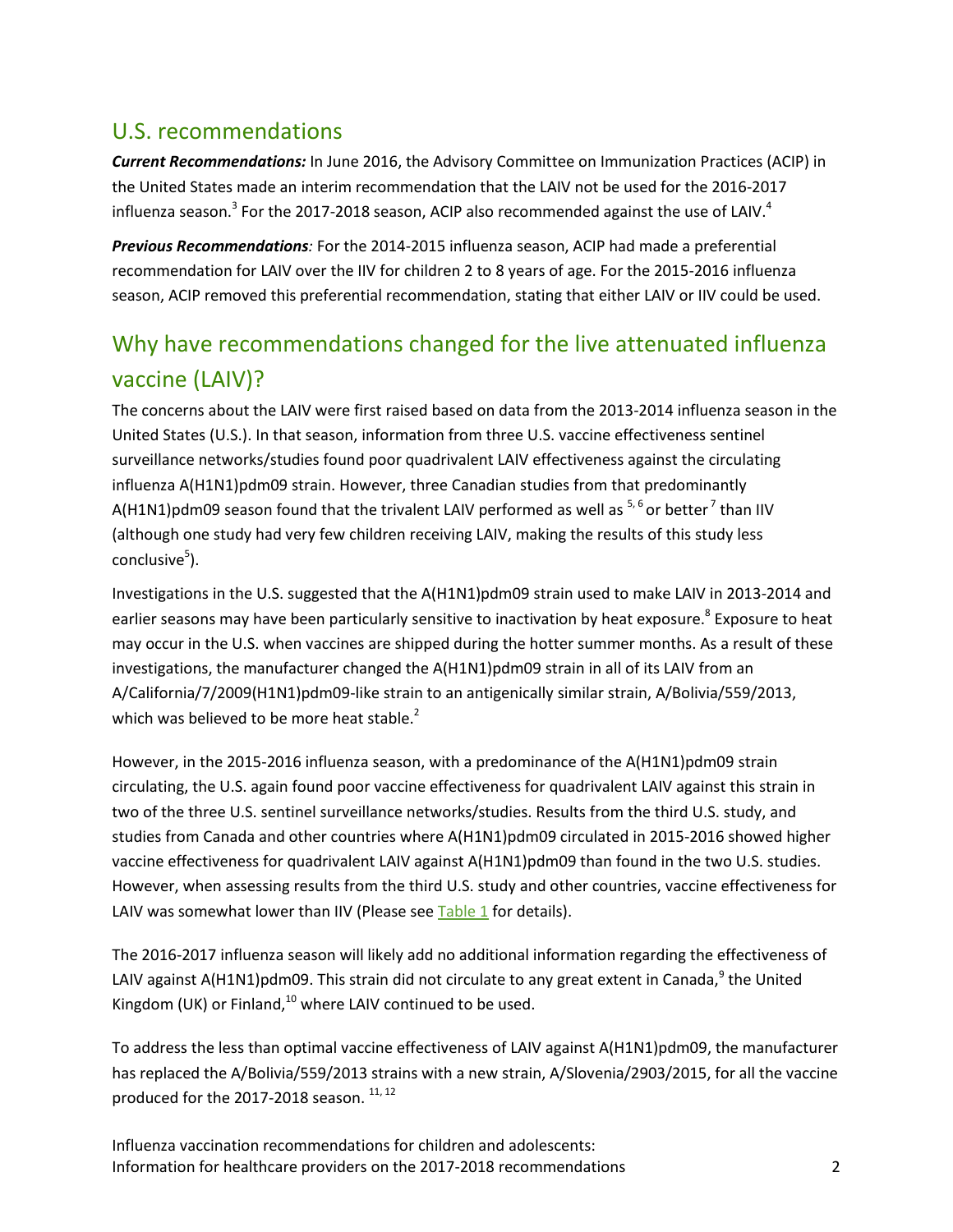## Why did Canada make a different recommendation than the U.S. regarding live attenuated influenza vaccine (LAIV)?

The U.S. recommendation was based on their experience with quadrivalent LAIV effectiveness against A(H1N1)pdm09 in 2013-2014 and 2015-2016. Canada did not have a problem with the effectiveness of the trivalent LAIV against A(H1N1)pdm09 in 2013-2014. In 2015-2016, vaccine effectiveness of quadrivalent LAIV against A(H1N1)pdm09 in Canada, the UK and Finland was higher than in the U.S., although not as high as the vaccine effectiveness with IIV. Given the acceptable performance of LAIV in these countries, Canada, the UK and Finland continued to use LAIV. Canadian recommendations supported either the quadrivalent LAIV or quadrivalent IIV for children and adolescents 2 years to <18 years of age for the 2016-2017 and 2017-2018 seasons.

## Why did Canada remove the preferential recommendation for the live attenuated influenza vaccine (LAIV) in August 2016?

Previous preferential recommendations for LAIV over IIV were based on three randomized controlled trials.<sup>13-15</sup> However, recent studies have shown LAIV and IIV to have similar vaccine effectiveness against influenza A(H3N2) and B, and in some studies, IIV performs somewhat better than LAIV against influenza A(H1N1)pdm09. Based on this information, the National Advisory Committee on Immunization (NACI) removed the preferential recommendation for LAIV over IIV.

Why is the live attenuated influenza vaccine (LAIV) showing lower vaccine effectiveness than the inactivated vaccine (IIV) against A(H1N1)pdm09 in some studies? Why is it working particularly poorly in the U.S. ?

As the name implies, the LAIV is a live, weakened influenza vaccine that works by growing in the nasopharynx and inducing an immune response. In this way, it mimics the immune response induced by natural infection. It is uncertain why LAIV is working particularly poorly against A(H1N1)pdm09 in the U.S., although a number of theories have been postulated.<sup>10</sup> Possible explanations for the lower vaccination effectiveness in some studies in 2015-2016 is that the vaccine strain is inhibited from growing in the nasopharynx because:

- it must compete with the three other strains that are part of the quadrivalent formulation; or
- immunity to A(H1N1)pdm09 from either past vaccination or infection is inhibiting the growth of the vaccine strain in the nasopharynx; $^{10}$  or
- the A/Bolivia A(H1N1)pdm09 strain in the 2015-2016 influenza vaccine had properties that did not allow it to grow well in the nasopharynx. $^{11}$

It is uncertain why LAIV is working particularly poorly against A(H1N1)pdm09 in the U.S., although a number of theories have been postulated.<sup>10</sup>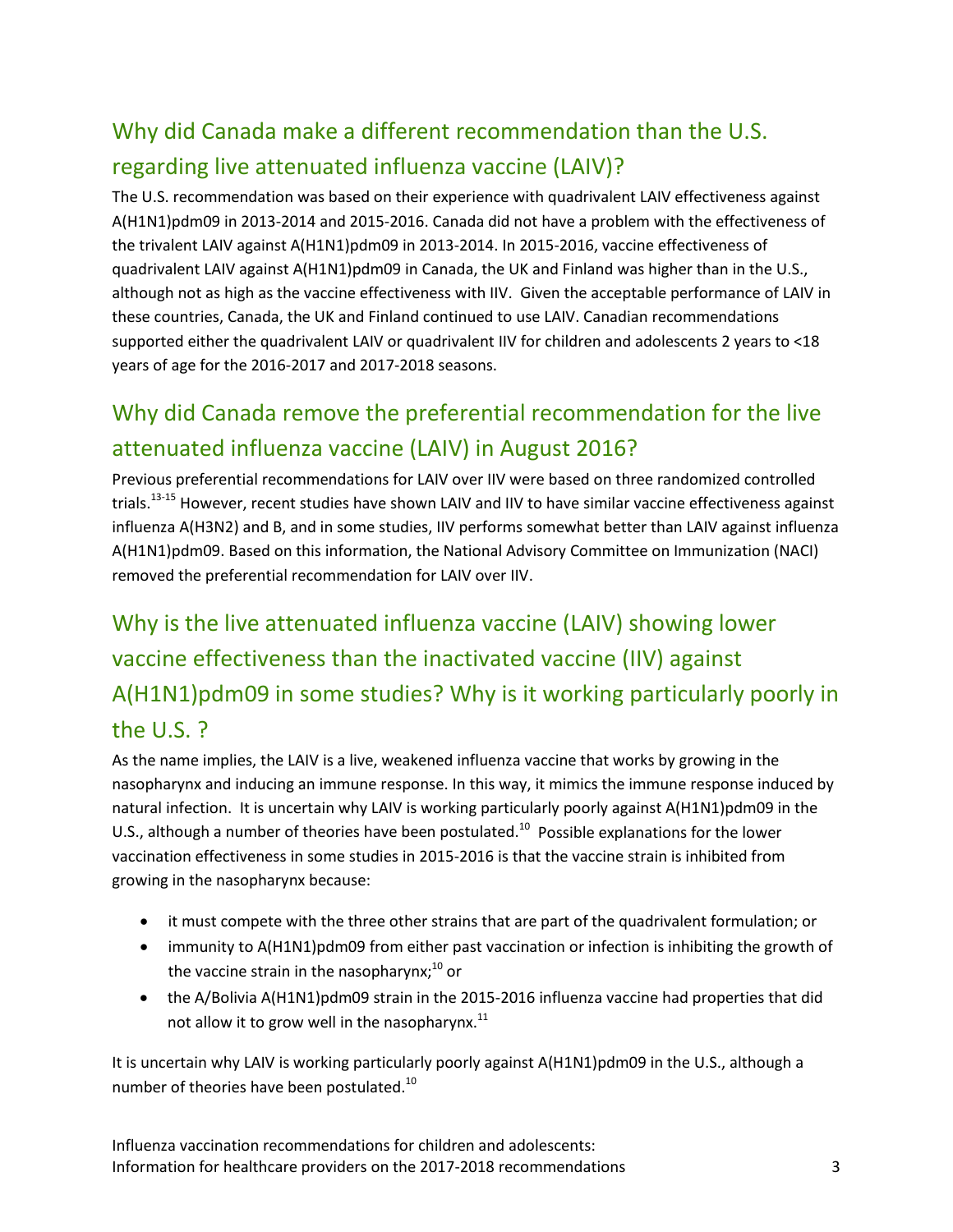Studies conducted by the manufacturer of FluMist<sup>®</sup> suggest that the impaired ability of the A/Bolivia A(H1N1)pdm09 strain to replicate in the nasopharynx was the cause of the lower vaccine effectiveness in 2015-2016.<sup>11</sup> They have therefore replaced this strain with an A/Slovenia strain for the 2017-2018 influenza vaccine.<sup>12</sup> Further research is ongoing in this area.

#### What does this mean for Ontario children and adolescents?

In Canada, NACI recommends a quadrivalent vaccine for children 6 months to <18 years of age. A trivalent vaccine should only be used if a quadrivalent vaccine is not available. For children 6 months to <2 years of age, the only authorized quadrivalent vaccine is inactivated (IIV). Children 2 years to <18 years of age can receive either a quadrivalent IIV product or LAIV, as long as the child has no contraindications. [See Contraindications.](#page-3-0)

Consistent with NACI's recommendation, Ontario offers the following quadrivalent vaccines for children and adolescents as part of its publicly-funded influenza immunization program:

- **FluLaval Tetra®:** an injectable quadrivalent IIV from 6 months to <18 years of age
- **Fluzone® Quadrivalent:** an injectable quadrivalent IIV from 6 months to <18 years of age
- **Flumist® Quadrivalent:** a LAIV given by nasal spray from 2 to <18 years of age

Children 6 months to <9 years of age who have never received an influenza vaccine in their life should receive two doses of vaccine given at least four weeks apart.

### Contraindications for Vaccines

Contraindications for all influenza vaccines are:

- <span id="page-3-0"></span>• Anaphylactic reaction to a past influenza vaccine
- Guillain-Barré Syndrome within six weeks of a previous influenza vaccine
- Anaphylaxis to a component of the vaccine (other than egg). Note that egg allergy is NOT a contraindication for either LAIV or the IIV.  $1,16$

Contraindications particular to LAIV include:

- Less than two years of age
- Immunocompromised by disease or medication;
- Severe asthma or active wheezing;
- Taking long-term aspirin or aspiring-containing medication (because of the potential concern regarding Reye's syndrome);
- Pregnant;
- Taking an influenza antiviral medication (i.e., oseltamivir or zanamivir) in the preceding 48 hours.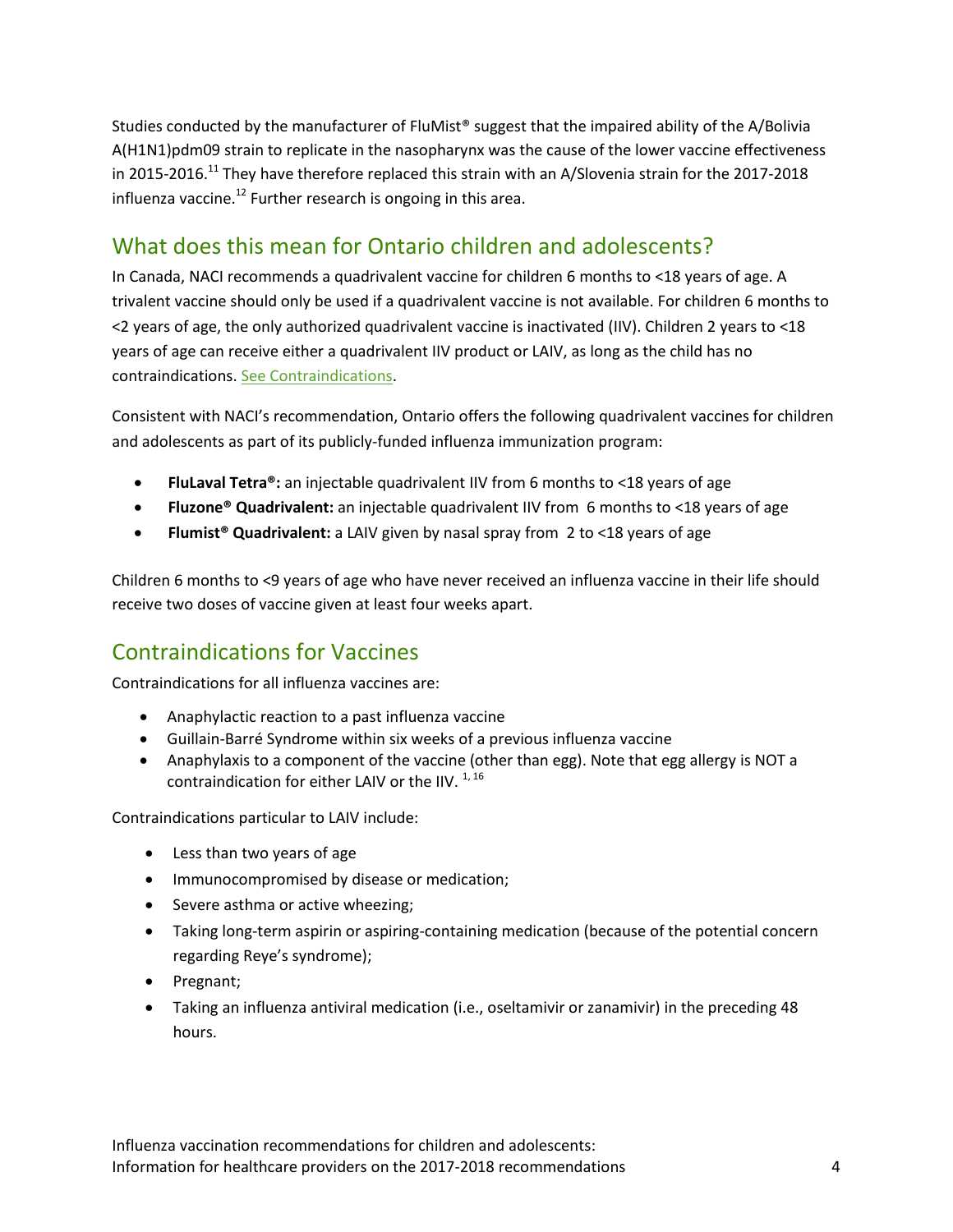### **Conclusion**

Children and adolescents 6 months to <18 years of age should receive a quadrivalent influenza vaccine. For children 6 months to <2 years of age, only IIV are authorized. For children and adolescents 2 to <18 years of age with no contraindications, either the LAIV or IIV can be used. The choice may depend on whether the child prefers a nasal spray or injection.

### Additional Information

More information is available from your [local public health unit](http://www.health.gov.on.ca/en/common/system/services/phu/locations.aspx) or the following sources:

- [Universal Influenza Immunization Program](http://www.health.gov.on.ca/en/pro/programs/publichealth/flu/uiip/default09212017.aspx) (Ministry of Health and Long-Term Care)
- [Canadian Immunization Guide Chapter on Influenza and Statement on Seasonal Influenza](https://www.canada.ca/en/public-health/services/publications/healthy-living/canadian-immunization-guide-statement-seasonal-influenza-vaccine-2017-2018.html)  [Vaccine for 2017-2018](https://www.canada.ca/en/public-health/services/publications/healthy-living/canadian-immunization-guide-statement-seasonal-influenza-vaccine-2017-2018.html) (National Advisory Committee on Immunization)

For information about this document, contact [CD@oahpp.ca.](mailto:CD@oahpp.ca)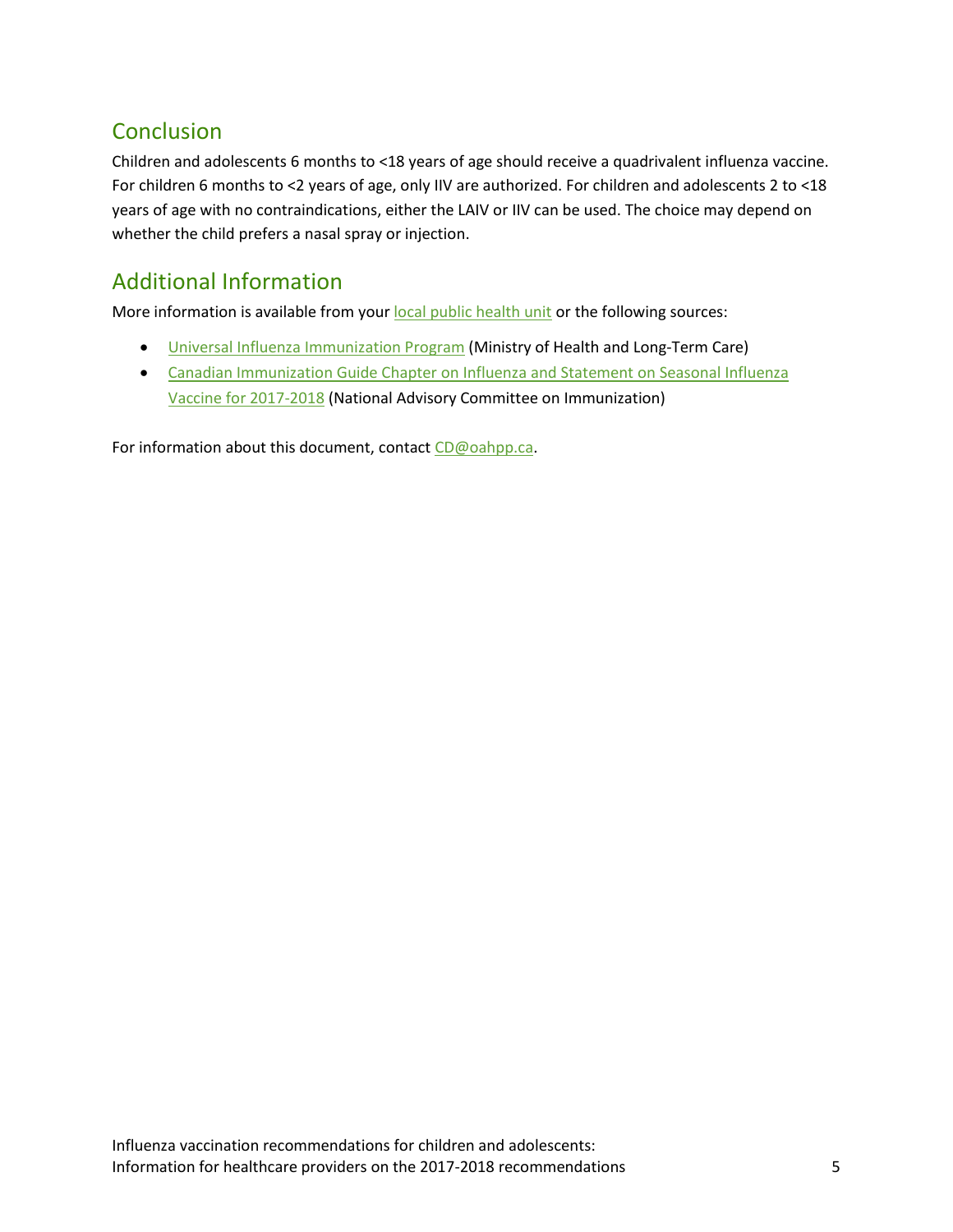# <span id="page-5-0"></span>Appendix

**Table 1**: Summary of 2015-2016 vaccine effectiveness (VE) results for the quadrivalent live attenuated influenza vaccine (LAIV), including comparisons to the inactivated influenza vaccine (IIV) where available

| <b>Study</b>                                                                                                             | <b>Quadrivalent LAIV VE</b>                           | <b>IIV VE</b>                          |
|--------------------------------------------------------------------------------------------------------------------------|-------------------------------------------------------|----------------------------------------|
| U.S. Flu Vaccine Effectiveness Network - CDC<br>$-$ U.S. $^{17}$<br>A/H1N1pdm09; 2-17 years of age; adjusted<br>analysis | $-19%$<br>(95% CI: -113 to 33)                        | 63%<br>(95% CI: 45 to 75)              |
| Department of Defense dependents - U.S. <sup>18</sup><br>A/H1N1pdm09; 2-17 years of age                                  | 15%<br>(Not statistically significant)*               | 68%<br>(Statistically<br>significant)^ |
| Influenza Clinical Investigation for Children<br>(ICICLE) - MedImmune - U.S. $^{19}$<br>A/H1N1pdm09; 2-17 years of age   | 50%<br>(Not statistically significant)*               | 71%<br>(Statistically<br>significant)^ |
| Sentinel Practitioner Surveillance Network<br>(SPSN) - Canada <sup>2</sup><br>A/H1N1pdm09; age not specified             | Approximately 50%<br>(Not statistically significant)* | Not provided                           |
| United Kingdom <sup>20</sup><br>A/H1N1pdm09; 2-17 years of age; adjusted<br>analysis                                     | 41.5%<br>(95% CI: -8.5 to 68.5)                       | 100%<br>(95% CI: 13.3 to 100)          |
| Finland <sup>21</sup><br>Influenza A - A(H1N1)pmd09 predominated;<br>2 year olds; adjusted analysis                      | 47.9%<br>(95% CI: 21.6 to 65.4)                       | 79.5%<br>(95% CI: 50.3 to<br>91.6)     |

\*Not statistically significant indicates that the confidence interval contains the vaccine effectiveness value of zero ^Statistically significant indicates that the confidence interval does not contain the vaccine effectiveness value of zero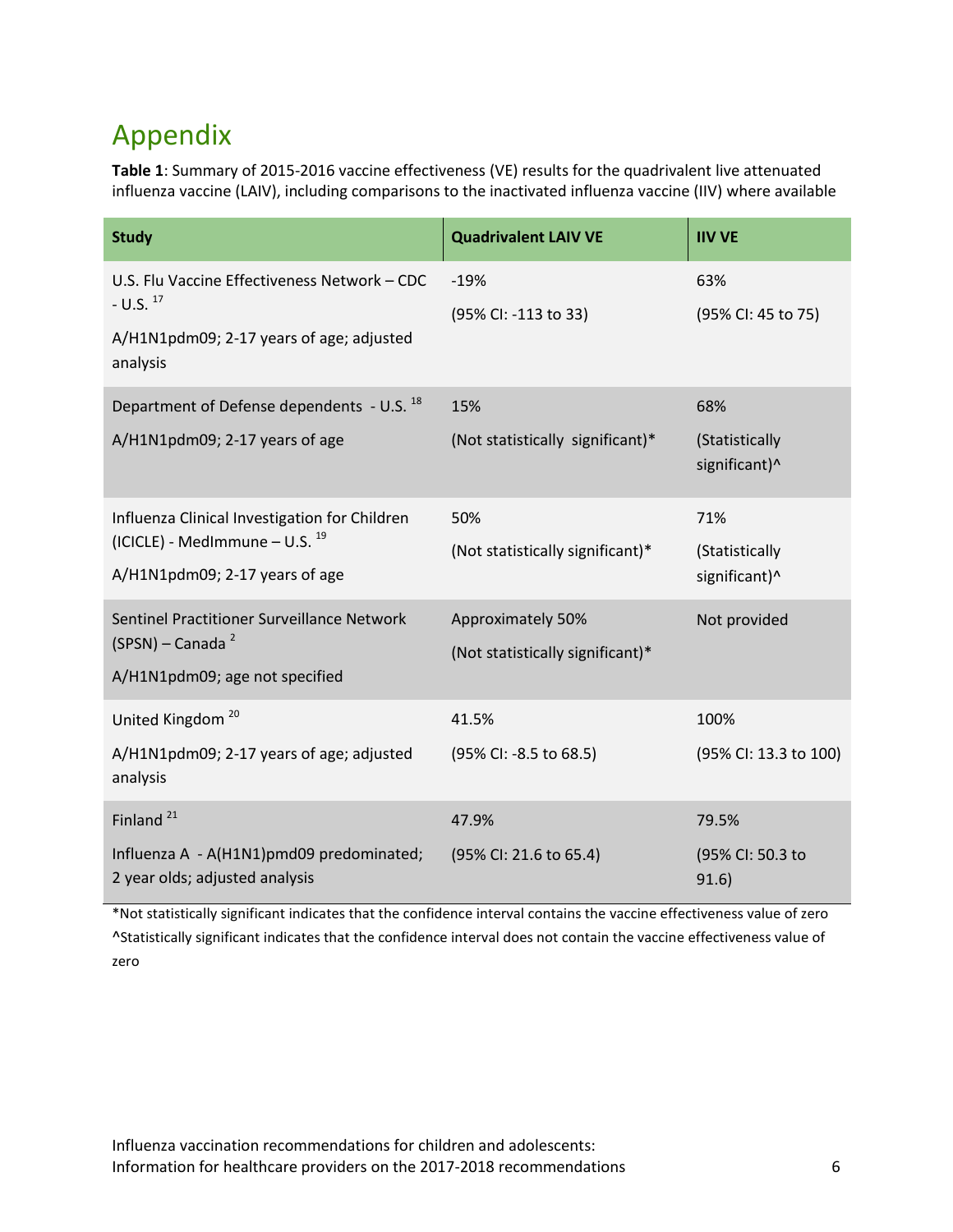# References

- 1. National Advisory Committee on Immunization; Public Health Agency of Canada. Canadian Immunization Guide chapter on influenza and statement on seasonal influenza vaccine for 2017- 2018. Ottawa, ON: Her Majesty the Queen in Right of Canada; 2017. Available from: [https://www.canada.ca/en/public-health/services/publications/healthy-living/canadian](https://www.canada.ca/en/public-health/services/publications/healthy-living/canadian-immunization-guide-statement-seasonal-influenza-vaccine-2017-2018.html)[immunization-guide-statement-seasonal-influenza-vaccine-2017-2018.html](https://www.canada.ca/en/public-health/services/publications/healthy-living/canadian-immunization-guide-statement-seasonal-influenza-vaccine-2017-2018.html)
- 2. National Advisory Committee on Immunization; Public Health Agency of Canada. Canadian Immunization Guide chapter on influenza and statement on seasonal influenza vaccine for 2016- 2017. Addendum – LAIV use in children and adolescents [Internet]. Ottawa, ON: Her Majesty the Queen in Right of Canada; 2016 [cited 2017 Oct 24]. Available from: [http://www.phac](http://www.phac-aspc.gc.ca/naci-ccni/flu-2016-grippe-addendum-children-enfants-eng.php)[aspc.gc.ca/naci-ccni/flu-2016-grippe-addendum-children-enfants-eng.php](http://www.phac-aspc.gc.ca/naci-ccni/flu-2016-grippe-addendum-children-enfants-eng.php)
- 3. Grohskopf LA, Sokolow LZ, Broder KR, Olsen SJ, Karron RA, Jernigan DB, et al. Prevention and control of seasonal influenza with vaccines: recommendations of the Advisory Committee on Immunization Practices — United States, 2016-17 influenza season. MMWR Recomm Rep. 2016;65(5):1-54. Available from:<http://www.cdc.gov/mmwr/volumes/65/rr/rr6505a1.htm>
- 4. Grohskopf LA, Sokolow LZ, Broder KR, Walter EB, Bresee JS, Fry AM, et al. Prevention and control of seasonal influenza with vaccines: recommendations of the Advisory Committee on Immunization Practices — United States, 2017-18 influenza season. MMWR Recomm Rep. 2017;66(2):1-20. Available from:<https://www.cdc.gov/mmwr/volumes/66/rr/rr6602a1.htm>
- 5. Skowronski DM, Chambers C, Sabaiduc S, De Serres G, Winter AL, Dickinson JA, et al. Integrated sentinel surveillance linking genetic, antigenic, and epidemiologic monitoring of influenza vaccinevirus relatedness and effectiveness during the 2013-2014 influenza season. J InfectDis. 2015;212(5): 726-39. Available from: [https://academic.oup.com/jid/article/212/5/726/874474/Integrated-](https://academic.oup.com/jid/article/212/5/726/874474/Integrated-Sentinel-Surveillance-Linking-Genetic)[Sentinel-Surveillance-Linking-Genetic](https://academic.oup.com/jid/article/212/5/726/874474/Integrated-Sentinel-Surveillance-Linking-Genetic)
- 6. Loeb B, Russell ML, Manning V, Fonseca K, Earn DJ, Horsman G, et al. Live attenuated versus inactivated influenza vaccine in Hutterite children: a cluster randomized blinded trial. Ann Intern Med*.* 2016;165(9):617-24.
- 7. Kwong JC, Pereira JA, Quach S, Pellizzari R, Dusome E, Russell ML, et al. Randomized evaluation of live attenuated vs. inactivated influenza vaccines in schools (RELATIVES) cluster randomized trial: pilot results from a household surveillance study to assess direct and indirect protection from influenza vaccination. Vaccine. 2015;33(38):4910-5. Available from: <https://www.sciencedirect.com/science/article/pii/S0264410X1501004X>
- 8. Cotter CR, Jin H, Chen Z. A single amino acid in the stalk region of the H1N1pdm influenza virus HA protein affects viral fusion, stability and infectivity. PLoS Pathog. 2014;10(1): e1003831. <http://journals.plos.org/plospathogens/article?id=10.1371/journal.ppat.1003831>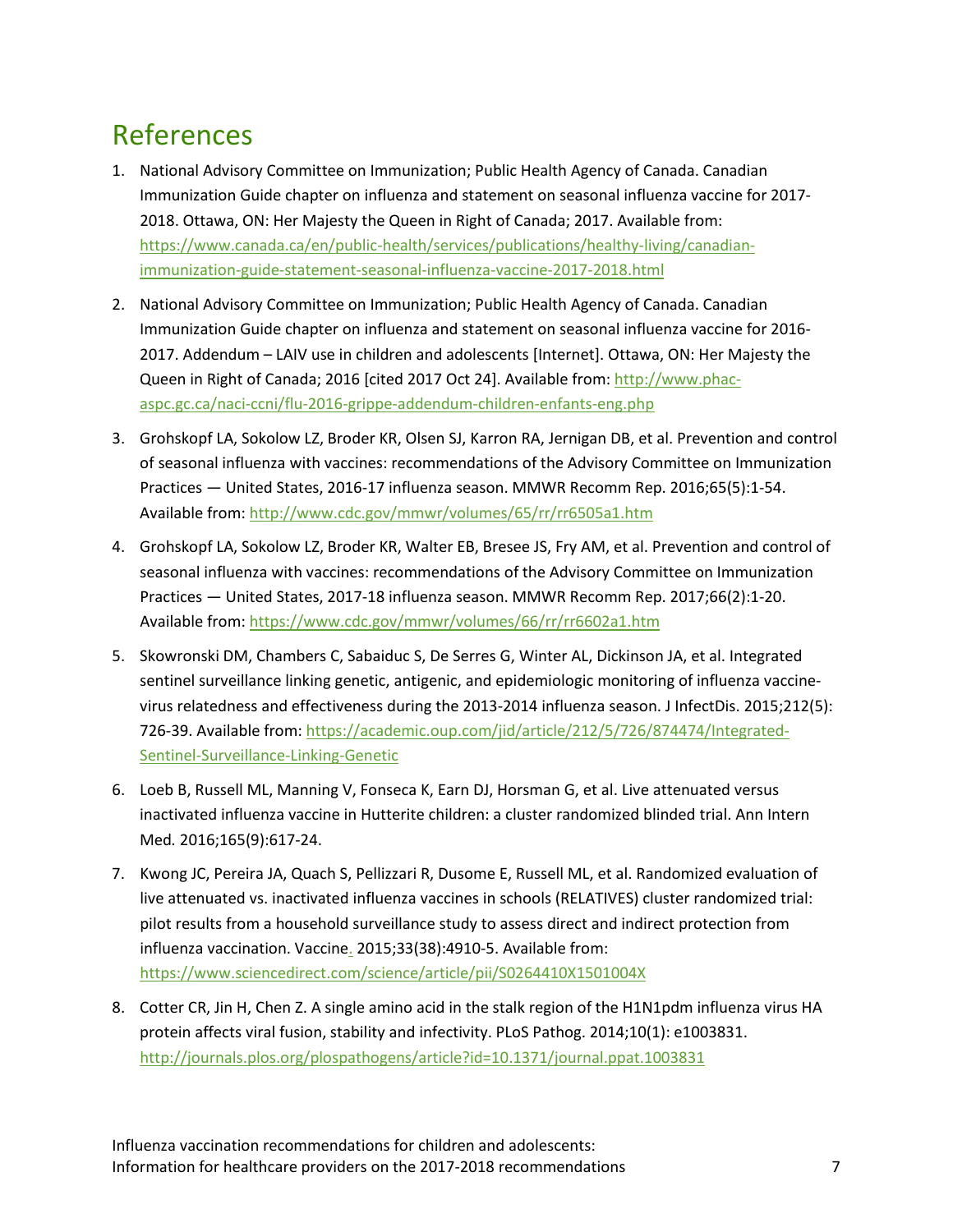- 9. Government of Canada. FluWatch report: August 20 August 26, 2017 (week 34) [Internet]. Ottawa, ON: Government of Canada; 2017 [cited 2017 Oct 24]. Available from: [https://www.canada.ca/en/public-health/services/publications/diseases-conditions/fluwatch/2016-](https://www.canada.ca/en/public-health/services/publications/diseases-conditions/fluwatch/2016-2017/week34-august-20-26-2017.html) [2017/week34-august-20-26-2017.html](https://www.canada.ca/en/public-health/services/publications/diseases-conditions/fluwatch/2016-2017/week34-august-20-26-2017.html)
- 10. Pebody R, McMenamin J, Nohynek H. Live attenuated influenza vaccine (LAIV): recent effectiveness results from the USA and implications for LAIV programmes elsewhere. Arch Dis Child. 2017 Aug 30 [Epub ahead of print].
- 11. Bright H, Mallory R. Update on status of investigation of reduced LAIV effectiveness. Presented at: Meeting of the Advisory Committee on Immunization Practice (ACIP). 2017 Feb 22; Atlanta, GA. Available from: [https://www.cdc.gov/vaccines/acip/meetings/downloads/slides-2017-02/influenza-](https://www.cdc.gov/vaccines/acip/meetings/downloads/slides-2017-02/influenza-04-bright-mallory.pdf)[04-bright-mallory.pdf](https://www.cdc.gov/vaccines/acip/meetings/downloads/slides-2017-02/influenza-04-bright-mallory.pdf)
- 12. AstraZeneca Canada. Product monograph: Flumist® quadrivalent, influenza vaccine (live attenuated), intranasal spray (ATC Code: J07BB03). Mississauga, ON: AstraZeneca Canada; 2017 May 2. Available from: [https://www.astrazeneca.ca/content/dam/az](https://www.astrazeneca.ca/content/dam/az-ca/downloads/productinformation/flumist-qlaiv-product-monograph-en.pdf)[ca/downloads/productinformation/flumist-qlaiv-product-monograph-en.pdf](https://www.astrazeneca.ca/content/dam/az-ca/downloads/productinformation/flumist-qlaiv-product-monograph-en.pdf)
- 13. Belshe RB, Edwards KM, Vesikari T, Black SV, Walker RE, Hultquist M, et al. Live attenuated versus inactivated influenza vaccine in infants and young children. New Engl J Med. 2007;356(7):685-96. Available from:<http://www.nejm.org/doi/full/10.1056/NEJMoa065368>
- 14. Fleming DM, Crovari P, Wahn U, Klemola T, Schlesinger Y, Langussis A, et al. Comparison of the efficacy and safety of live attenuated cold-adapted influenza vaccine, trivalent, with trivalent inactivated influenza virus vaccine in children and adolescents with asthma. Pediatric Infect Dis J. 2006;25(10):860-9.
- 15. Ashkenazi S, Vertruyen A, Arístegui J, Esposito S, McKeith DD, Klemola T, et al. Superior relative efficacy of live attenuated influenza vaccine compared with inactivated influenza vaccine in young children with recurrent respiratory tract infections. Pediatr Infect Dis J. 2006;25(10):870-9.
- 16. National Advisory Committee on Immunization; Public Health Agency of Canada. Canadian Immunization Guide chapter on influenza and statement on seasonal influenza vaccine for 2016- 2017. Addendum - LAIV use in egg allergic individuals [Internet].Ottawa, ON: Her Majesty the Queen in Right of Canada; 2016 [cited 2017 Oct 24]. Available from[: http://www.phac-aspc.gc.ca/naci](http://www.phac-aspc.gc.ca/naci-ccni/flu-2016-grippe-addendum-eggs-oeufs-eng.php)[ccni/flu-2016-grippe-addendum-eggs-oeufs-eng.php](http://www.phac-aspc.gc.ca/naci-ccni/flu-2016-grippe-addendum-eggs-oeufs-eng.php)
- 17. Jackson ML, Chung JR, Jackson LA, Phillips CH, Benoit J, Monto AS, et al. Influenza vaccine effectiveness in the United States during the 2015-2016 season. New Engl J Med. 2017;377(6):534- 43.